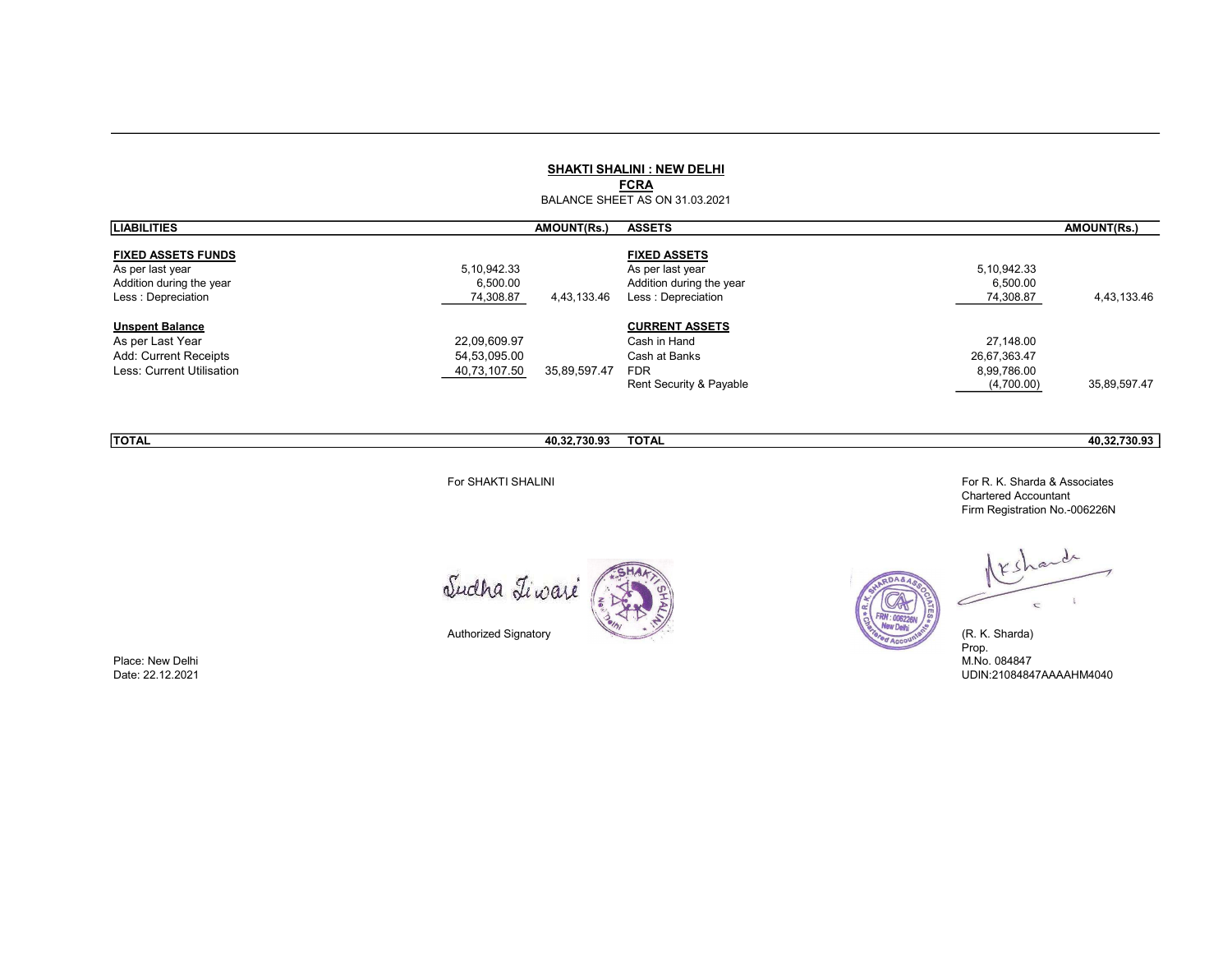### SHAKTI SHALINI : NEW DELHI

### **FCRA**

RECEIPTS AND PAYMENTS ACCOUNT FOR THE YEAR ENDED 31.03.2021

| <b>RECEIPTS</b>                                                                                        |                                                       | AMOUNT(Rs.)  | <b>PAYMENTS</b>                                                                                                                                                                                                                        |                                                        | <b>AMOUNT(Rs.)</b>           |
|--------------------------------------------------------------------------------------------------------|-------------------------------------------------------|--------------|----------------------------------------------------------------------------------------------------------------------------------------------------------------------------------------------------------------------------------------|--------------------------------------------------------|------------------------------|
| <b>OPENING BALANCES</b><br>Cash in Hand<br>Cash at Banks<br><b>FDR</b><br>Rent Security & Advance Rent | 2,351.00<br>13,31,045.97<br>8,50,213.00<br>26,000.00  | 22,09,609.97 | <b>CURRENT PAYMENTS</b><br><b>GO Philanthropic Foundation Programme</b><br>KVK Skill Development Program<br><b>Relief Work</b><br>American Jewish World Service<br>Intervention against Forced Marriage and Honour Crime against Women | 9,96,900.00<br>1,86,199.00                             | 11,83,099.00<br>10,36,540.00 |
|                                                                                                        |                                                       |              | <b>Avon Foundation For Women</b><br>Support to survivors of Gender and Sexual Violence                                                                                                                                                 |                                                        | 17,88,633.00                 |
| <b>CURRENT RECEIPTS</b><br>GoPhillanthropic Foundation<br>American Jewish World Service                | 12,23,367.00<br>14,90,580.00                          |              | <b>Administrative Cost</b><br>Admin Exp.                                                                                                                                                                                               |                                                        | 64,835.50                    |
| Avon Foundation For Women<br><b>Individual Donation</b><br><b>Bank Interest</b><br><b>FDR</b> Interest | 24,48,598.00<br>1,74,573.00<br>61,901.00<br>54,076.00 | 54,53,095.00 | <b>CLOSING BALANCES</b><br>Cash in Hand<br>Cash at Banks<br><b>FDR</b><br>Rent Security & Payable                                                                                                                                      | 27,148.00<br>26,67,363.47<br>8,99,786.00<br>(4,700.00) | 35,89,597.47                 |
| <b>TOTAL</b>                                                                                           |                                                       | 76,62,704.97 | <b>TOTAL</b>                                                                                                                                                                                                                           |                                                        | 76,62,704.97                 |

Sudha Tiwaré



For SHAKTI SHALINI For R. K. Sharda & Associates Chartered Accountant Firm Registration No.-006226N

 $\epsilon$  $\subset$ 

Prop. M.No. 084847 Place: New Delhi UDIN:21084847AAAAHM4040 UDIN:21084847AAAAHM4040

Date: 22.12.2021